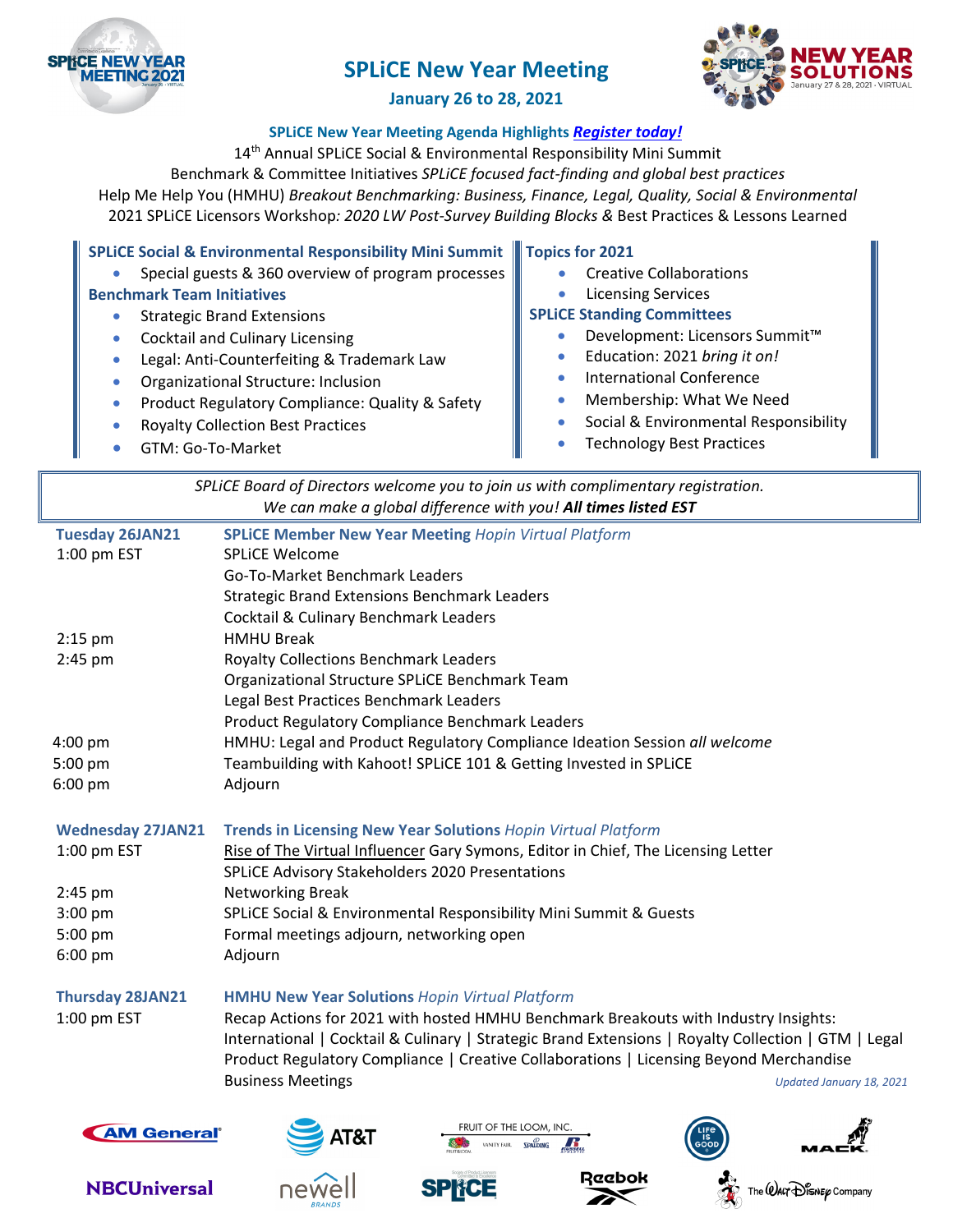



**January 26 to 28, 2021**

| <b>Tuesday 26JAN21</b> | <b>SPLICE New Year Meeting: 2021 Benchmarking</b>                                                                                                                                                                                       | <b>Hopin Virtual Platform</b> |
|------------------------|-----------------------------------------------------------------------------------------------------------------------------------------------------------------------------------------------------------------------------------------|-------------------------------|
|                        |                                                                                                                                                                                                                                         |                               |
| 1:00 pm EST            | <b>SPLICE Welcome</b><br>Kimberly Kociencki, SPLICE CEO and Paul Sammons, Chairman<br>SPLICE Yearbook, membership collaborations, benefits, and dates for 2021 & 2022.                                                                  |                               |
|                        | <b>Go-To-Market SPLICE Benchmark Team</b><br>Scott Goodfellow, P&G, and Tracey Murphy, Newell Brands   Team Leaders<br>To benchmark GTM best practices for licensed products in omnichannel distribution.                               |                               |
|                        | <b>Strategic Brand Extensions SPLICE Benchmark Team</b><br>Jennifer Campbell, Electrolux   Team Leader<br>To demonstrate the value of licensing as a vital marketing tool to support the core brand beyond<br>royalties.                |                               |
|                        | <b>Cocktail &amp; Culinary SPLICE Benchmark Team</b><br>Andy Paladino, The Hershey Company   Team Leader<br>To benchmark best practices of the entire commercialization process for licensed food products.                             |                               |
| $2:15$ pm              | <b>HMHU Break</b>                                                                                                                                                                                                                       |                               |
| 2:45 pm                | <b>Royalty Collections SPLICE Benchmark Team</b><br>Mercedes Alvarez, HP Inc.   Team Leader<br>To benchmark the process of royalty collections.                                                                                         |                               |
|                        | <b>Organizational Structure SPLiCE Benchmark Team</b>                                                                                                                                                                                   |                               |
|                        | Dan Croft, HP Inc.   Team Leader                                                                                                                                                                                                        |                               |
|                        | Short-term benchmark studies focused on how SPLiCE Members structure their licensing team<br>inside their corporation/organization.                                                                                                     |                               |
|                        | Legal Best Practices SPLICE Benchmark Team                                                                                                                                                                                              |                               |
|                        | Danielle Klausner, The Walt Disney Company   Team Leader<br>To benchmark legal best practices and protection of our brands.                                                                                                             |                               |
|                        | <b>Product Regulatory Compliance SPLICE Benchmark Team</b>                                                                                                                                                                              |                               |
|                        | Manny Grace, The Walt Disney Company   Team Leader<br>To build uniform processes for brand and technology owners to employ from the sharing of<br>collaborative best practices to address industry, regulatory and regional compliance. |                               |
| $4:00$ pm              | HMHU: Legal and Product Regulatory Compliance Ideation Breakout Session: all welcome<br>SPLICE Amicus Brief update plus opportunity for Q&A and build upon 2021 objectives.                                                             |                               |
| 5:00 pm                | Teambuilding with Kahoot! SPLICE 101 & Getting Invested in SPLICE                                                                                                                                                                       |                               |
| $6:00$ pm              | Adjourn                                                                                                                                                                                                                                 |                               |
| <b>AM Genera</b>       | FRUIT OF THE LOOM, INC<br><b>T&amp;T</b><br><b>ANITY FAIR</b>                                                                                                                                                                           |                               |







**SPHCE** 





The  $\mathcal Q$ ALT  $\mathcal D$  is  $\mathcal K\varphi$  Company

豪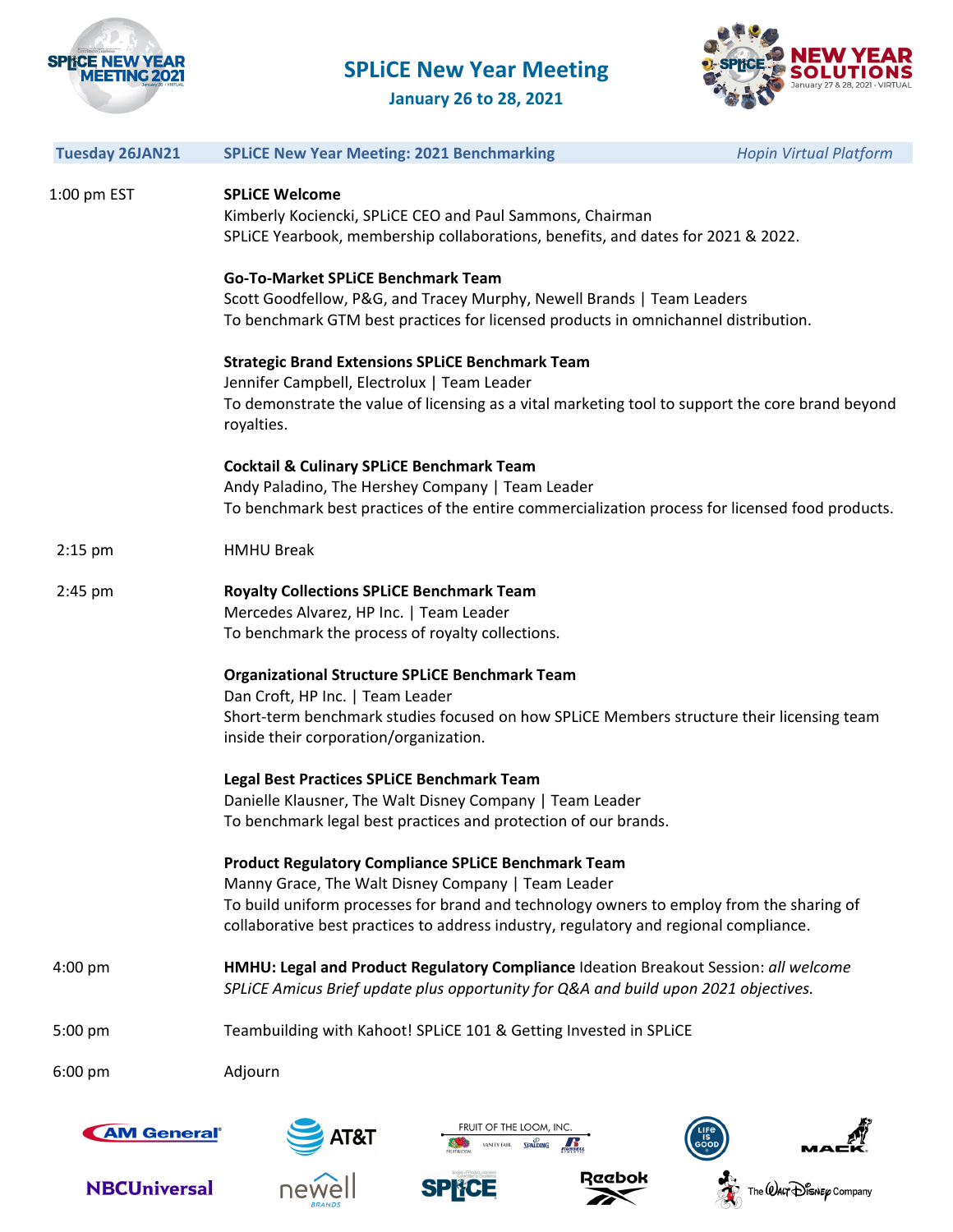



**January 26 to 28, 2021**

#### **Wednesday 27JAN21 SPLiCE New Year Solutions** *Hopin Virtual Platform*

| $1:00$ pm $EST$ | Rise of The Virtual Influencer Gary Symons, Editor in Chief, The Licensing Letter                  |  |  |
|-----------------|----------------------------------------------------------------------------------------------------|--|--|
|                 | Engagement through Creative Licensing Collaborations Marty Malysz, President, Dependable Solutions |  |  |
|                 | Trends in Licensing Scott Stern, President & CEO, Norscot                                          |  |  |
|                 | Trends in Licensing Mike Dunn, Founder, Co-President, Chief Brand Officer, Octane5                 |  |  |

# 2:30 pm Networking Break

3:00 pm **SPLiCE Social & Environmental Responsibility 14th Annual Mini Summit**  Sponsored by the SPLICE Social & Environmental Committee including Crayola . Deere & Company . Electrolux Global Brand Licensing • The Hershey Company • NBCUniversal • United States Marine Corps • The Walt Disney Company • *Westinghouse Electric Corporation • Whirlpool Corporation* 

> Trends discussed today will influence our 2021 active agenda. We look forward to learn what benchmark topics are of key importance to you, our membership. Bring your questions for an engaging discussion around social accountability, environmental sustainability, audits, and capacity building.

# **Guest Presenters from Social Accountability International (SAI)**

2020 Lessons Learned & Preparing for 2021

- Jane Hwang, President, SAI
- Christie Daly, Director of Corporate Programs, SAI

### **Help Us Help You**

- **Brian Bowers, Quality Engineer, Crayola**
- Tori Carroll, Manager, Global Brand Standards, NBCUniversal
- **Elizabeth Flores, Assistant Manager, International Labor Standards, The Walt Disney Company**
- Molly Haragan, Sr. Sustainability Analyst, Responsible Sourcing, The Hershey Company
- **Tammy Leber, Associate Global Licensing Manager, The Hershey Company**
- Karen Tiongson, Vice President, Global Brand Standards, NBCUniversal
- Massimo Zanoni, EMEA & SEA Senior Manager | Global Brand Standards, NBCUniversal

### **How to manage your program moving forward?**

- Auditing: Opened or closed for business
- **What does it mean to accept a virtual audit?**
- Mitigating risk when moving into new territories

### **SECUR 101: Traceability**

- **Industry Standards i.e. industry standards vs. regional law**
- Regional decision making for 2021

| $5:00$ pm         | Formal meetings adjourn. Networking, matchmaking, and informal breakouts resume. |
|-------------------|----------------------------------------------------------------------------------|
| $6:00 \text{ pm}$ | Adiourn                                                                          |